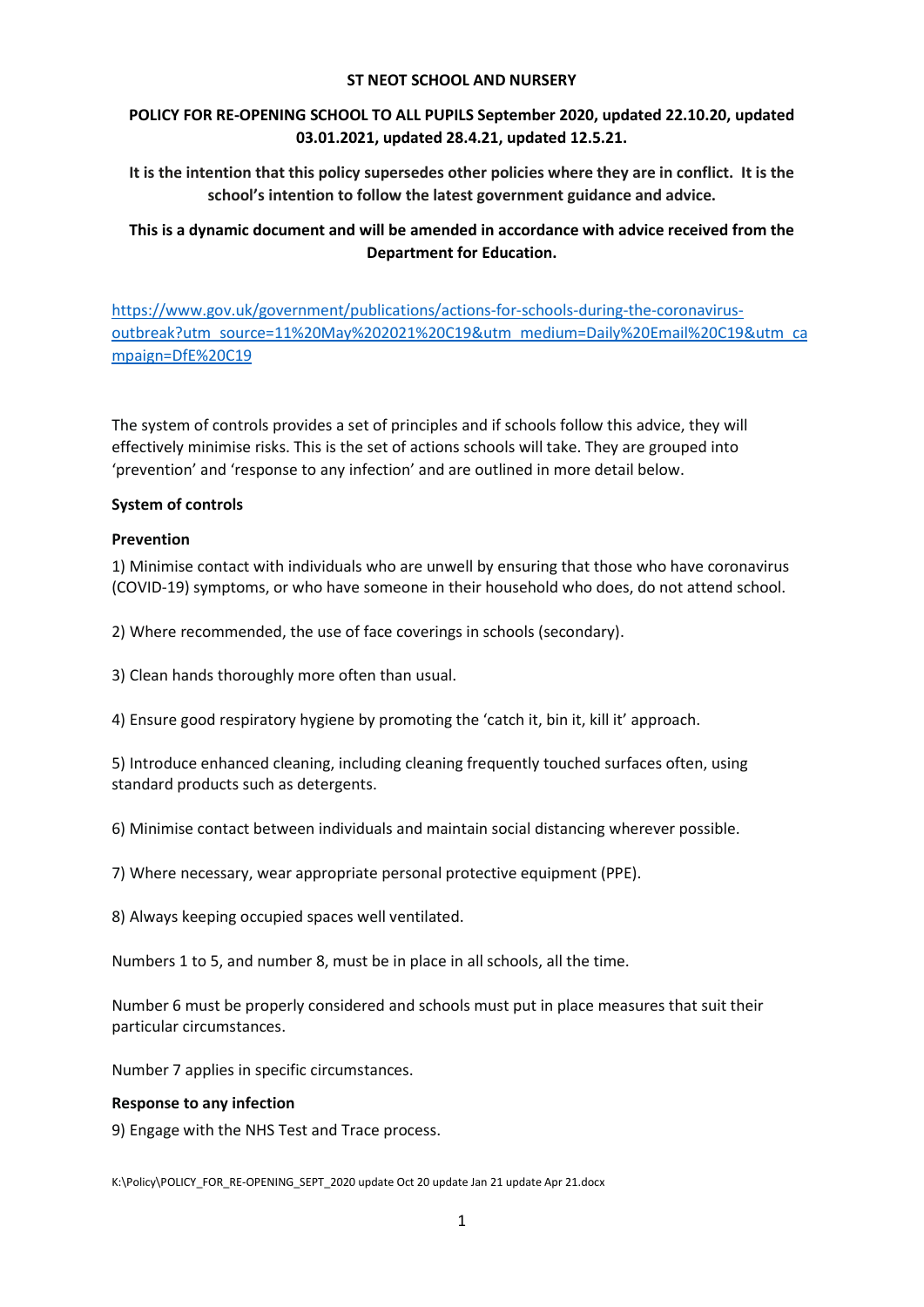10) Manage confirmed cases of coronavirus (COVID-19) amongst the school community.

11) Contain any outbreak by following local health protection team advice.

Numbers 9 to 11 must be followed in every case where they are relevant.

# There is a requirement that if staff or children are ill that they stay at home.

## IF PARENTS TAKE CHILDREN FOR A COVID-19 TEST THE SCHOOL MUST BE INFORMED.

Current DfE guidance regarding shielding and self-isolation will be followed.

Ensuring that pupils, staff and other adults do not come into the school if they have coronavirus (COVID-19) symptoms, or have tested positive in the last 7 days, and ensuring anyone developing those symptoms during the school day is sent home, are essential actions to reduce the risk in schools and further drive down transmission of coronavirus (COVID-19). All schools must follow this process and ensure all staff are aware of it.

If anyone in the school becomes unwell with a new, continuous cough or a high temperature, or has a loss of, or change in, their normal sense of taste or smell (anosmia), they must be sent home and advised to follow 'stay at home: guidance for households with possible or confirmed coronavirus (COVID-19) infection', which sets out that they must self-isolate for at least 7 days and should arrange to have a test to see if they have coronavirus (COVID-19). Other members of their household (including any siblings) should self-isolate for 10 days from when the symptomatic person first had symptoms.

If someone with symptoms tests negative for COVID, then they should stay at home until they are recovered as usual from their illness but can safely return thereafter. The only exception to return following a negative test result is where an individual is separately identified as a close contact of a confirmed case when they will need to self-isolate for 10 days from the date of that contact.

Home testing kits will be provided by the school in the case that a family can't book or get to an appointment. The school will keep a record of kits allocated and results received.

There is no evidence that pregnant women are more likely to get seriously ill from coronavirus but pregnant women have been included in the list of people at moderate risk (clinically vulnerable) as a precaution. The government guidance for the clinically vulnerable remains in place and we ensure we continue to follow the latest government guidance.

Pregnant women should follow the latest government guidance on staying alert and safe (social distancing) and avoid anyone who has symptoms suggestive of coronavirus. If you are in your third trimester (more than 28 weeks' pregnant) you should be particularly attentive to social distancing.

# Contain any outbreak by following local health protection team advice

https://www.gov.uk/government/publications/actions-for-schools-during-the-coronavirusoutbreak?utm\_source=11%20May%202021%20C19&utm\_medium=Daily%20Email%20C19&utm\_ca mpaign=DfE%20C19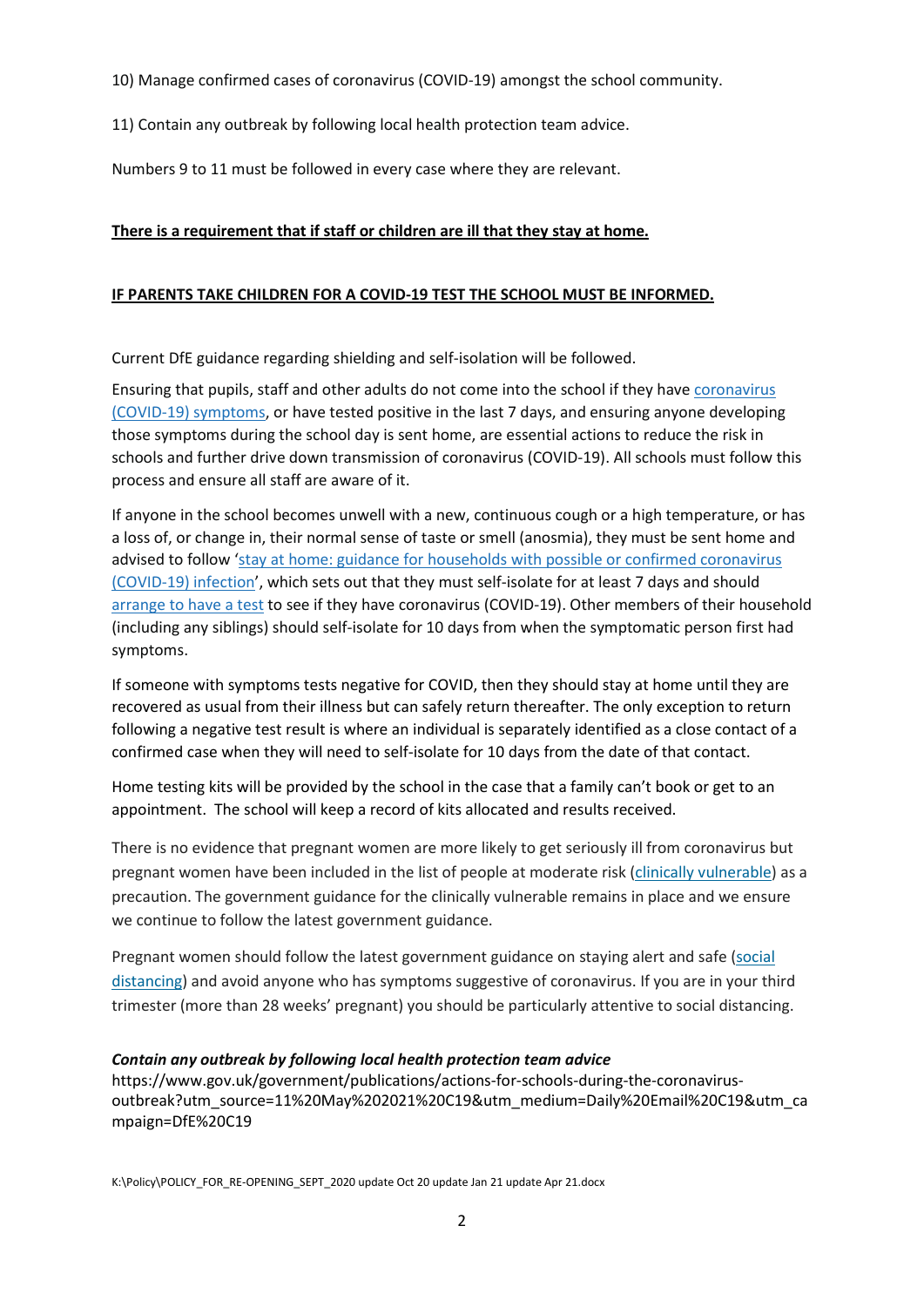'If schools have two or more confirmed cases within 14 days, or an overall rise in sickness absence where coronavirus (COVID-19) is suspected, they may have an outbreak, and must continue to work with their local health protection team who will be able to advise if additional action is required. In some cases, health protection teams may recommend that a larger number of other pupils selfisolate at home as a precautionary measure – perhaps the whole site or year group. If schools are implementing controls from this list, addressing the risks they have identified and therefore reducing transmission risks, whole school closure based on cases within the school will not generally be necessary, and should not be considered except on the advice of health protection teams.

In consultation with the local Director of Public Health, where an outbreak in a school is confirmed, a mobile testing unit may be dispatched to test others who may have been in contact with the person who has tested positive. Testing will first focus on the person's class, followed by their year group, then the whole school if necessary, in line with routine public health outbreak control practice.'

Parents must be aware that in the case of a positive test the school will be closed at short notice. Parents must have a contingency plan in place as the school will be closed for up to two weeks for ALL children, including children of keyworkers and vulnerable children.

#### Robust hand and respiratory hygiene.

- Everyone must wash their hands with soap when entering the building first thing in the morning for at least 20 seconds
- Hands must be washed with soap for at least 20 seconds after going to the toilet
- Hands must be washed with soap for at least 20 seconds before and after eating
- Hands must be washed with soap for at least 20 seconds when returning to the classroom from outside or another area in the school
- 'Catch it', 'bin it', 'kill it' approach continues to be very important, silver bins are used for tissues and changed twice a day
- Sanitiser is available at all times throughout the school

#### Enhanced Cleaning Arrangements

- More frequent cleaning of rooms
- Frequently touched surfaces being cleaned more often than normal
- Toilets will be cleaned regularly
- Reading books will be 'self-isolated' for 72 hours

#### Active engagement with NHS Test and Trace

- Book test if symptoms are displayed
- Provide details of anyone having close contact or if asked by NHS test and Trace
- Provide families with testing kit provided by government
- Encourage use of NHS app

#### Reduce contacts and maximise distancing between those in school

- Pupils will be met at the school gates
- Classes will enter through different entrances Nursey/ Dewey/Loveny- School Gate from 8.45-8:55. Anyone arriving after this time will have to ring school for a staff member to collect your child from the gate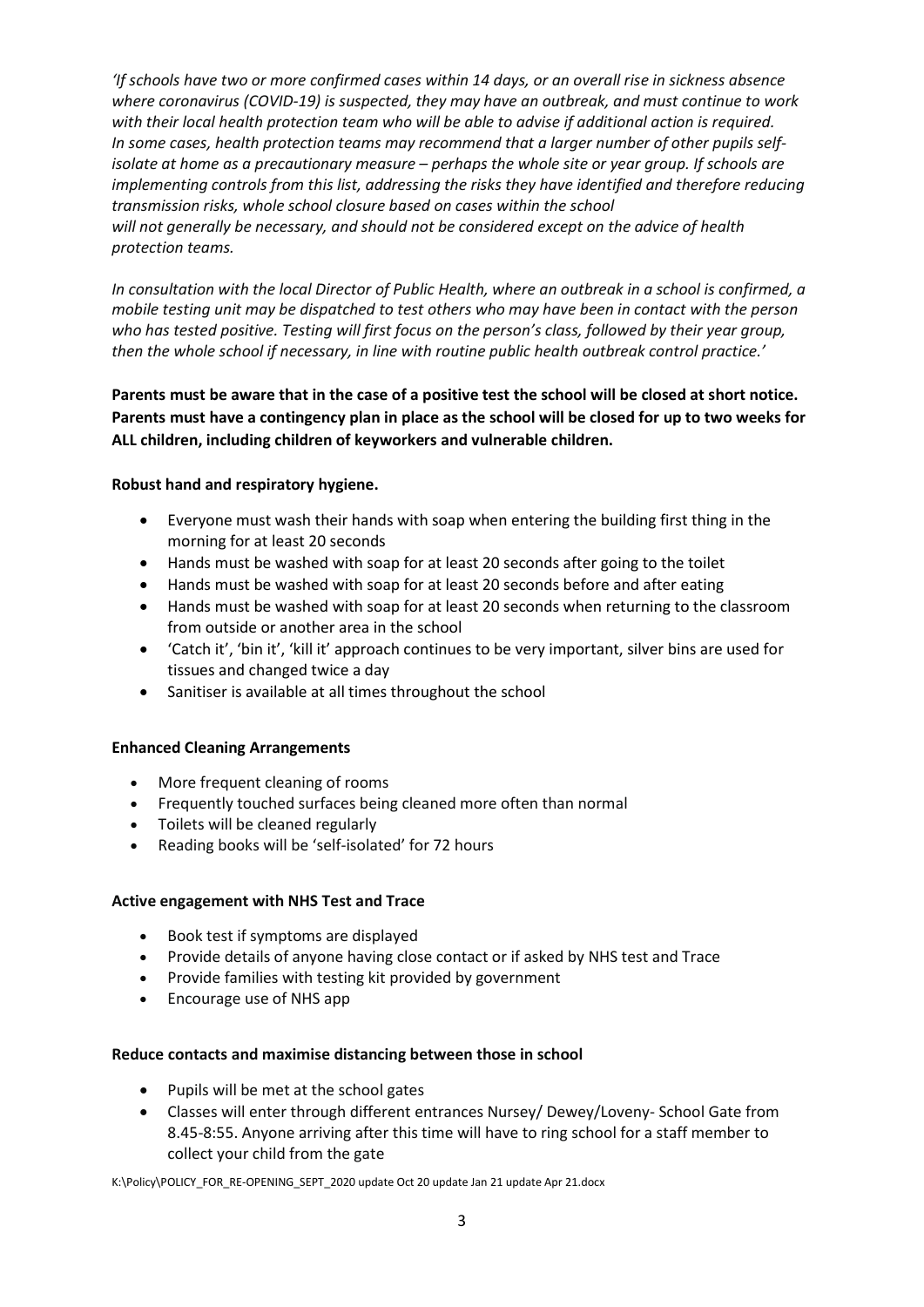- Treverbyn/Fowey-Doorstep Green, from 8.45-8:55. Anyone arriving after this time will have to ring school for a staff member to collect your child from the gate
- Only one person to drop off and collect (Older children can walk home alone if written consent has been given)
- Where possible pupils will stay in own classes
- Where possible tables will face the front
- Staff will maintain distance from pupils and other staff as much as possible
- Face to face contact will be avoided where possible
- Time spent within 1 metre of anyone will be minimised

## Drop off and Collection

Parents must adhere to guidelines as set out below to keep ALL parents, children and staff safe:

- Only drop off and pick up your child at the allocated times and locations
- One adult only to drop off and pick up
- Be conscientious at drop off and collection locations; follow social distancing guidelines, do not congregate. Parents will not be allowed to enter the school (appointments can be made by telephoning 01579 320580)
- Any arrangements for breakfast club or after school club that have not been booked in please email secretary@st-neot.cornwall.sch.uk
- Dinner money must be in a labelled envelope

# Drop Off

|                           | Time Allocation | Drop Off Location  |
|---------------------------|-----------------|--------------------|
| Nursery/Foundation/Loveny | $8:45 - 8:55$   | <b>School Gate</b> |
| Treverbyn/Fowey           | $8:45 - 8:55$   | Doorstep Green     |

A member of staff will be at the drop off location to meet your child and take them into their classroom. Do not leave your child unattended at the drop off location.

If you miss your allocated time please ring school then you will be given a new drop off time.

Social distancing is paramount, we will ask you to abide by this. Please wait outside at the drop off location. We ask you and your children not to socialise with others during these times. You are responsible for your child until they are collected by a member of staff. Do not leave your child unattended outside the school gate. Please allow space on the pavement to allow those walking by room to pass.

If you are dropping off more than one child, please go to the drop off location at the time and place of the youngest child, this includes Nursery children.

If you are dropping off at the Doorstep Green please use the village car park.

Please do not come into school; if you have any queries please ring to make an appointment. 01579 320580.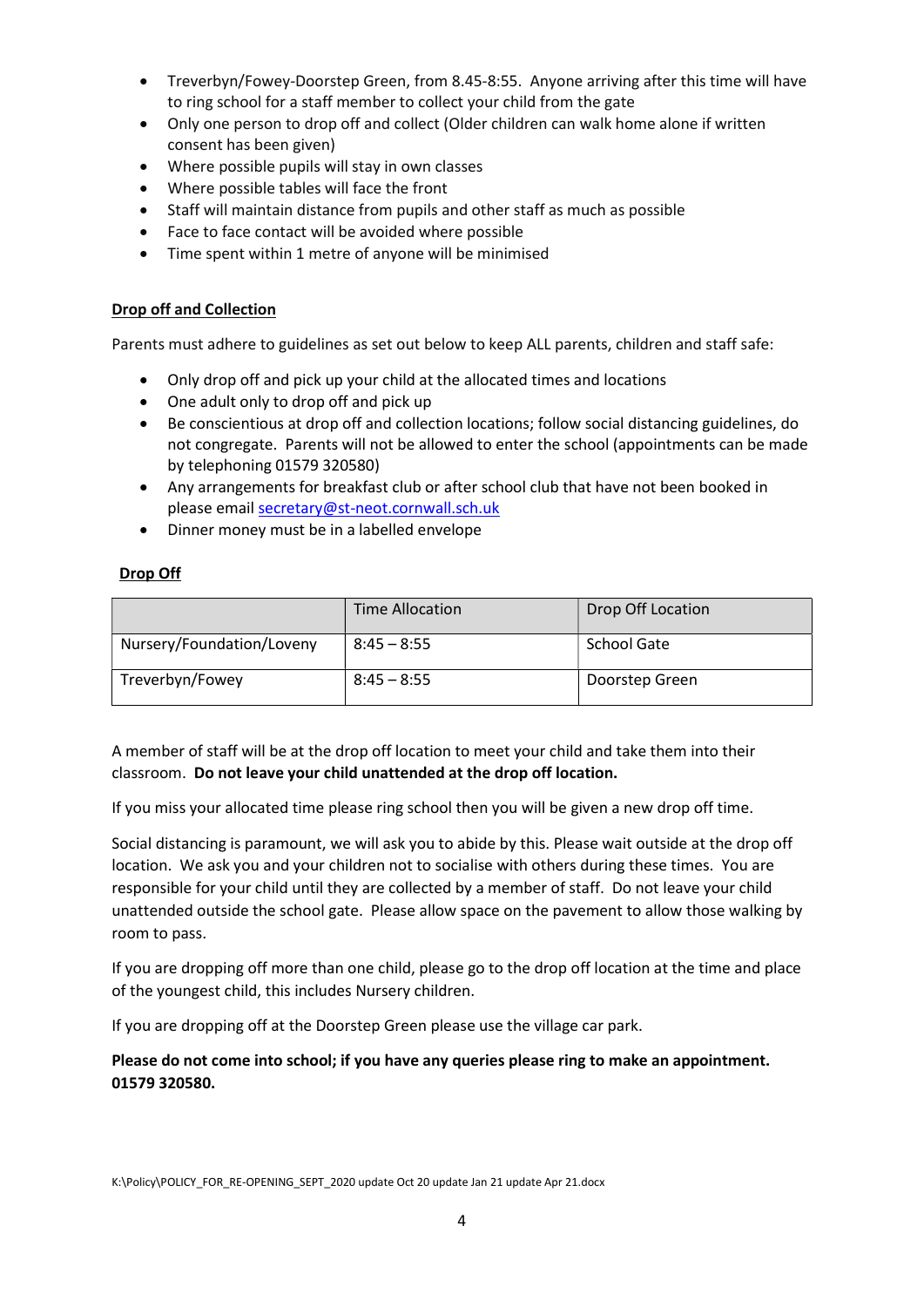# Collection

|                           | <b>Time Allocation</b> | Drop Off Location |
|---------------------------|------------------------|-------------------|
| Nursery/Foundation/Loveny | 3:10                   | School Gate       |
| Treverbyn/Fowey           | 3:10                   | Doorstep Green    |

A member of staff will be at the collection location to meet you.

If you miss your allocated time please ring school then you will be given a new collection time.

Social distancing is paramount, we will ask you to abide by this. Please wait outside at the collection location. We ask you and your children not to socialise with others during these times.

Where you are collecting more than one child please go to the collection location at the time and place of the youngest child.

Every child must be collected by adult. No child will be allowed to walk home alone, unless prior notice is given by email secretary@st-neot.cornwall.sch.uk.

If you are collecting at the Doorstep Green please use the village car park.

# Please do not come into school, if you have any queries please ring to make an appointment. 01579 320580.

## SCHOOL TAXI

The school taxi will drop off and collect children at the school gate, not enter the premises. The taxi driver will remain with the children until a member of staff tells them it is safe to come in. They must arrive and be collected at the allocated time.

#### School Routine

On a daily basis children need to only bring in one bag, no furry bags, with all their belongings for the day.

Your child must attend school daily with:

- Waterproof coat
- Sun cream and sun hat
- Water bottle (with water in)
- Wild Tribe kits and PE kits to be sent in on the first day

Please make sure all these items are named.

Do not send your child in with any toys or other objects, especially soft toys.

Children will be asked to wash their hands on arrival. They will stay in their own classroom, except for outdoor activities and not mix with other year groups. A teacher and teaching assistant will be allocated to each room. Each class will have a designated area to play. Dinner will be delivered to, and eaten in the classroom.

Breakfast Club (8am -8:45) and Riverside (3:10-5:30) will run as normal.

Where possible classes will seat children facing forwards.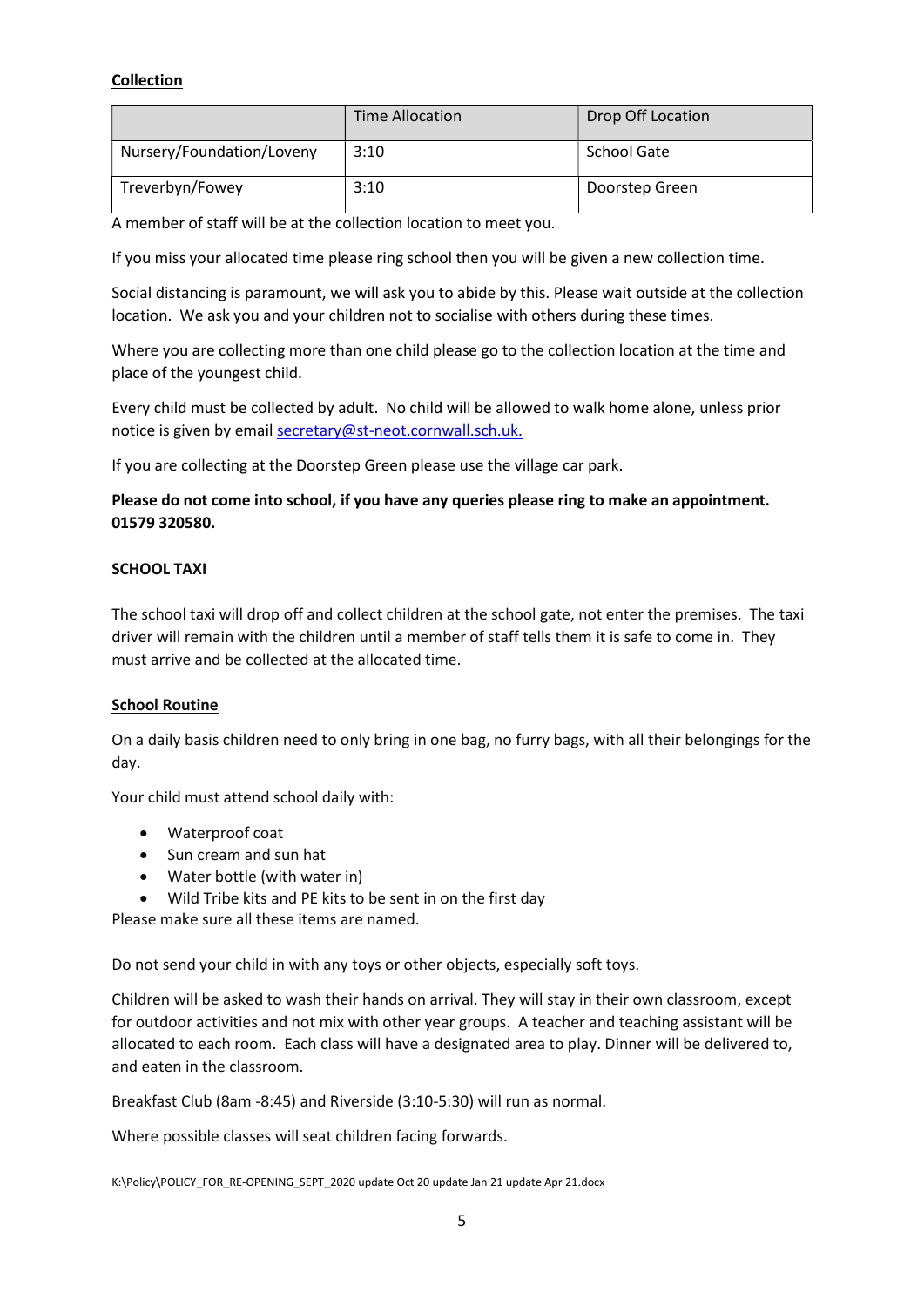### SEN

Pupils to be collected and returned to parent waiting at gate by 1:1.

Restricted areas wiped and cleaned regularly (toilet, learning area).

Individual risk assessments in place.

# Curriculum

A full, broad and balanced curriculum will be taught. After assessment and monitoring by the teacher, some children may need to receive extra tuition through interventions.

Outside agencies will be used for sports and music lessons. All agencies will be sent a copy of the expectations, set out by the Government, for opening schools, and asked to sign a slip accepting the expectations.

Children with medical conditions will be fully supported, including through the use of individual healthcare plans, so that they may receive an education in line with their peers.

## Remote Education Policy

This can be found on the school website under the Policy tab, along with templates for home learning.

#### School Dinners and Break Times

Chartwells will be providing a daily hot meal option at a cost of £2:34 (free for Foundation/KS1) children. The menu is available on request. This is the school's preferred choice.

Children can bring in a packed lunch, however the school would prefer your child orders school dinners. If they do bring a lunch box it must be plastic, not fabric.

All children will need a healthy snack, daily, including KS1 and Nursery.

All children from Y1-Y6 will need a named water bottle with water in daily, it will be topped up in school. Foundation children will be provided with a drink in an allocated cup.

### REGISTER

The register will be open until 9.15am daily.

#### MARKING POLICY AMENDMENT

#### Rationale

In response to Covid-19 and attempting to protect children and staff from contamination, we will be making the following temporary alteration to the school's marking policy. This alteration will significantly reduce the contact time staff have with children's book.